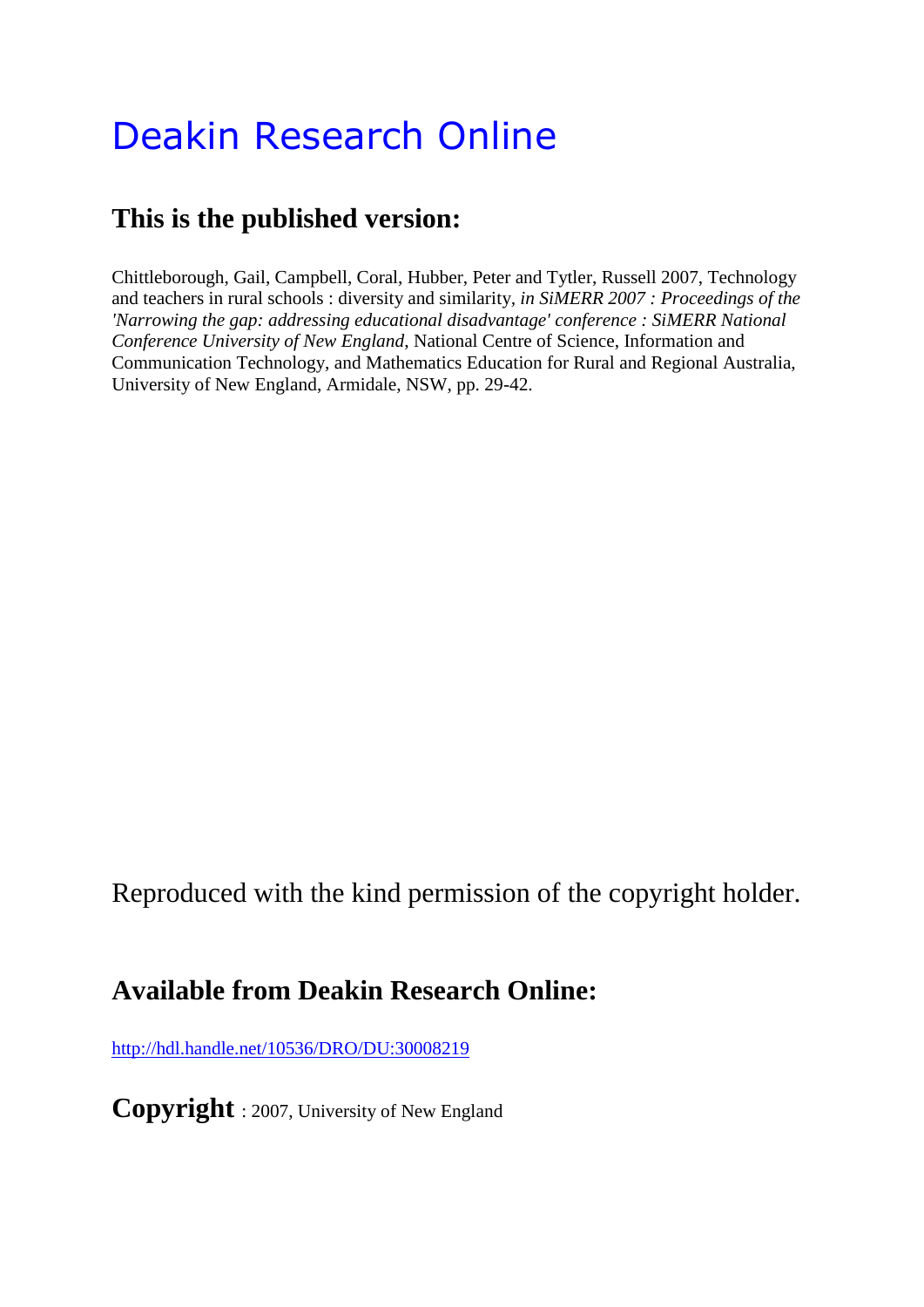#### **Technology and teachers in rural schools: Diversity and similarity**

Gail Chittleborough, Coral Campbell, Peter Hubber and Russell Tytler

Deakin University, Victoria, Australia.

Paper presented at the SiMERR Conference, *Narrowing the Gap,* held at University of New England, Armidale, NSW on  $25-28<sup>th</sup>$  April 2007.

#### **Abstract**

This paper reports on a project situated in regional areas of Victoria in which 16 primary and secondary teachers participated in an intensive professional development program designed to assist them in embedding Information Communications Technology (ICT) into their classroom practice. The project provides some insight into the availability and use of current technological resources in the rural schools and examines the impact of an intensive professional development program on the implementation of ICT into the curriculum.

The results identified a large diversity of circumstances experienced by the schools in the project, not only in terms of ICT availability and use, and teacher experience, but also in more general issues of cultures of curriculum planning and integration, size, communication, and pedagogical presumptions. The successful integration of ICT into their pedagogical practice was influenced by a complex of factors including the availability of ICT resources, the teachers' ICT skill level, the teachers'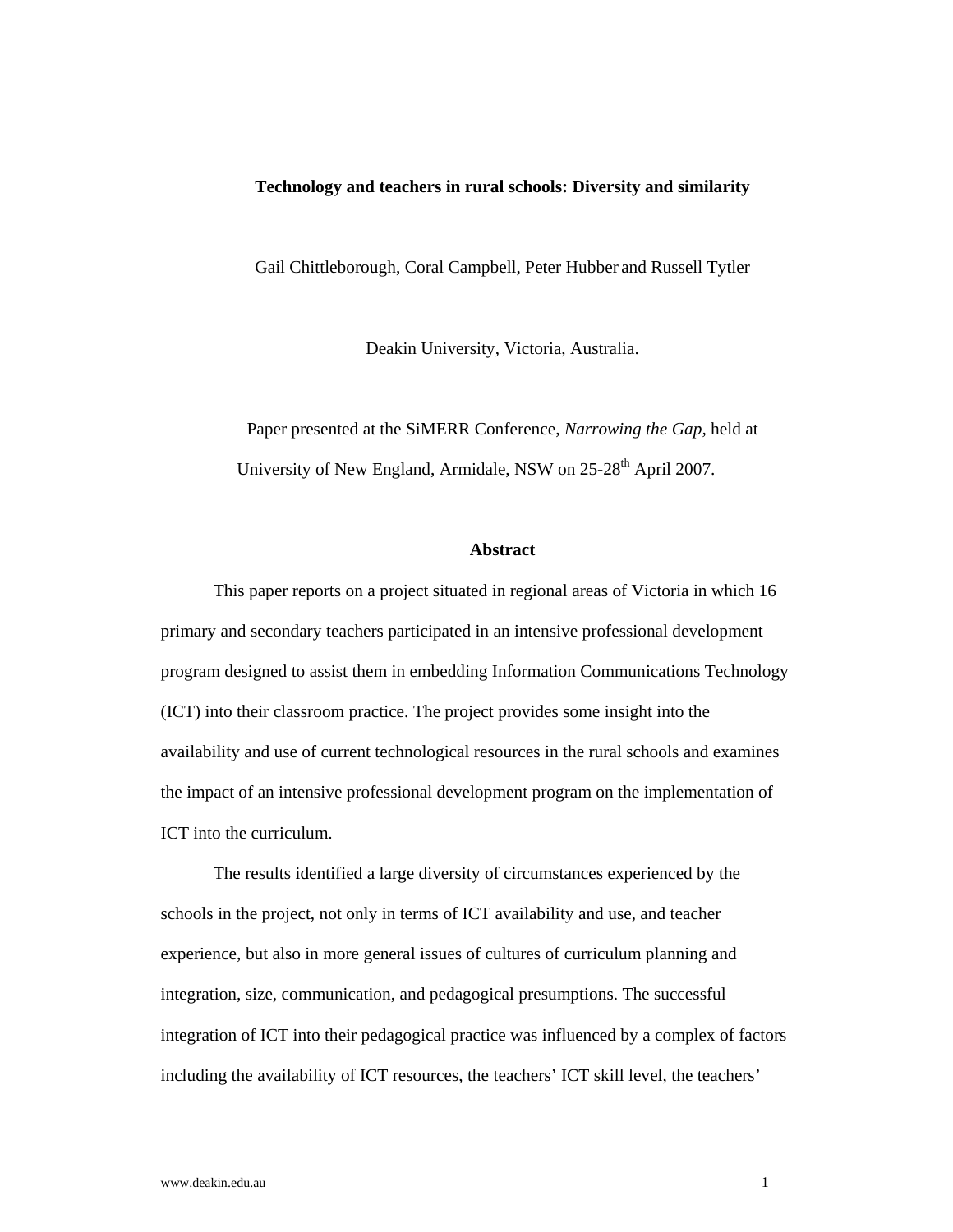ability and opportunity to integrate ICT in classroom, the level of support provided, both technical and pedagogical, and the curriculum requirements.

The results of the project have been positive with evidence of increased networking among the teachers, changes in teaching practice and increased teacher proficiency and awareness of ICT resources. The project has highlighted common difficulties that teachers experienced including frustrations with the unreliability of technology and a lack of time for necessary training and preparation. In response to the constraints, teachers have been resourceful and inventive in developing pedagogical strategies to aid the integration of ICT into their classroom practice.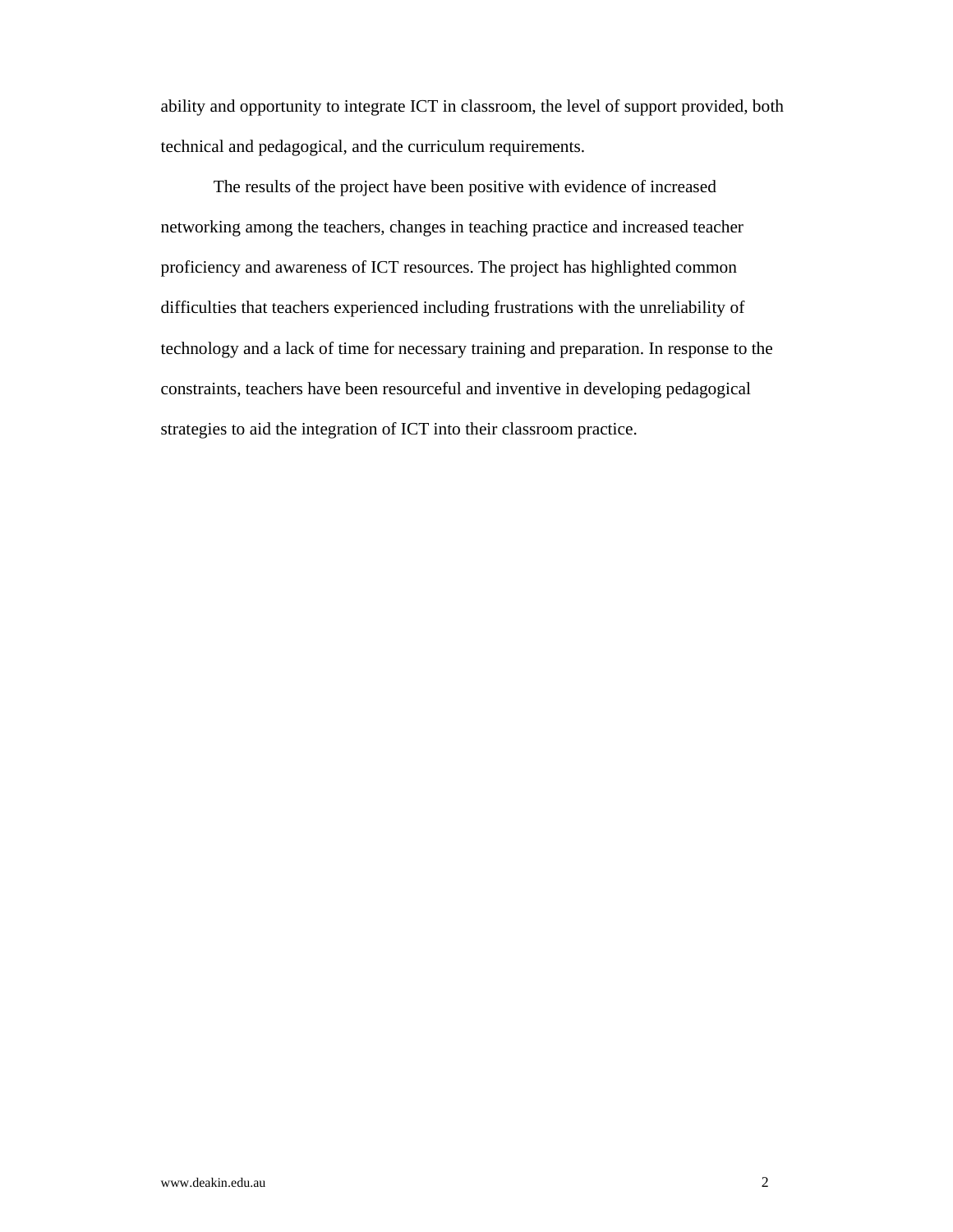#### **Technology and teachers in rural schools: Diversity and similarity**

#### **Introduction**

This paper reports on a project designed and conducted by the Association of Independent Schools in Victoria,  $(ANSV)^{1}$ . The project called *Using ICT to Support Literacy and Numeracy in Rural Schools* took place in 2006. The main goal of the project was to enhance teacher capacity through professional learning which targets the teaching of literacy and numeracy supported by ICT for students in need. The AISV approached educational researchers at Deakin University to conduct an evaluation of this project. This paper provides an overview of the project and summarises the key findings of the evaluation.

#### **Theoretical Underpinnings**

There are three areas examined in this study:

- Pedagogy: The effective use of ICT in the classroom by teachers
- Resources: The ICT resources available in rural schools
- Professional Development the format and the support of the instruction

Many students are competent users of ICT, such as computers, the internet and CD-ROMs. Prensky (2001) has described individuals who have been brought up with computers and technology as digital natives compared to those, for example teachers who have not grown up immersed in technology, as digital immigrants. Digital technology is influencing the way students use information and the way they learn (Elliott, 2005) and the digital divide therefore impacts on teaching and learning. Schools have invested heavily in ICT infrastructure and provided professional development to teachers to enhance the use of ICT in the classroom, but this has not always been effective. Despite

<sup>&</sup>lt;sup>1</sup> Abbreviation AISV will be used for the Association of Independent Schools of Victoria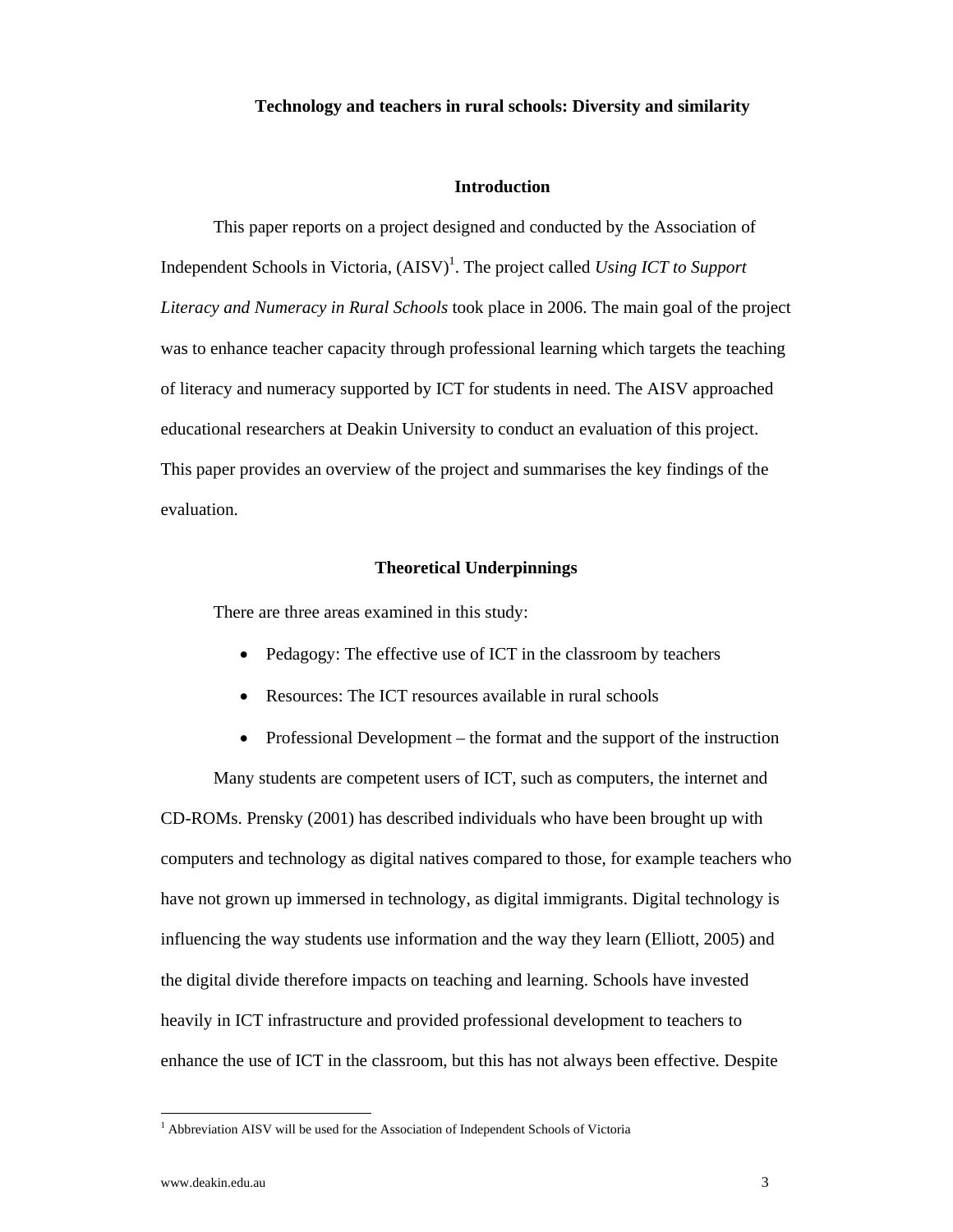the fact that the literature recognises that ICT can have a positive effect on teaching and learning it is often under-utilised in classroom (British Educational Communications and Technology Agency, 2004; Osborne & Hennessy, 2003). Teachers who lack competence and skills in using ICT are unlikely to risk using ICT in their classrooms (Levin  $\&$ Arafeh, 2003). In tackling the digital divide the teacher plays the critical role "in creating conditions for ICT-supported learning" (Osborne & Hennessy, 2003 p. 4). The integration of ICT in the curriculum is dependent on a number of factors including effective professional development (Chalmers, 2002) and teacher competency with ICT (Lim et al., 2003).

A recent Australian national survey (Lyons, Cooksey, Panizzon, Parnell, & Pegg, 2006) has reported on the difficulties faced by regional and rural schools attracting and retaining suitably qualified teachers, providing adequate professional development to teachers in remote and rural locations, and in the supply of resources and support for all students included gifted and special needs students. The report found that the problem with teacher ICT competence and ICT resourcing is exacerbated in rural areas. This data warrants the focus of professional development and support for teachers in rural and regional areas.

Short term 'skills and knowledge' approach to professional development in ICT that develops teacher skills in various applications has been shown to be quite ineffective in helping teachers to use ICT more effectively in their classroom (Carrick, 1989; Hoban, 1992; Owen, Johnson, Clarke, Lovitt, & Morony, 1987). There is almost universal agreement amongst education researchers that long term PD that is sensitive to the needs of teachers and schools, is necessary to support significant teacher development. Teachers need to ground new ideas in their own personal experience (Hall & Hord, 2001; Hargreaves, 1994) and site professional development within the school context (Joyce  $\&$ Showers, 1995). This approach reflects more accurately the emphasis of the Victorian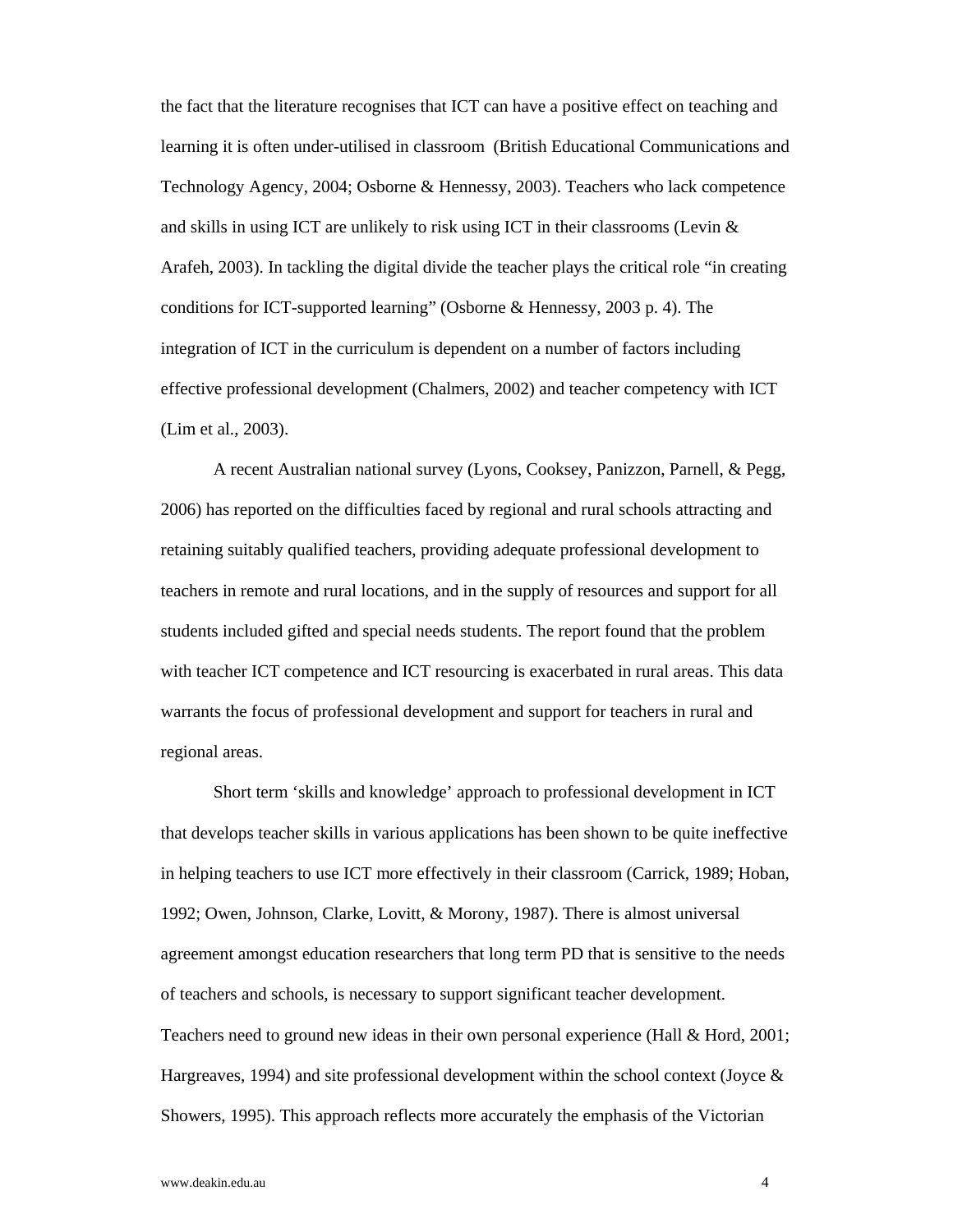curriculum (VELS) with ICT skill a dimension that is applied across all disciplines. Many writers (Hall & Hord, 2001; Hargreaves, 1994) have emphasised that change requires of teachers that they ground new ideas in their own personal experience. Joyce and Showers (1995), drawing on research from a large number of studies, argue strongly for the need to site professional development within the school context.

#### **The Design of the Project**

In response to the research literature reporting strong links between improved learning outcomes and effective use of learning technologies as reported by (Calnin, 2006), the AISV proposed the trialling of an intensive and sustainable professional development program in the use of ICT.

The project was based in three regional hubs of Victoria – Gippsland, Shepparton and Hamilton. A number of schools near these hubs were invited by AISV to participate in the project. Teachers from each of the schools were nominated or invited to represent the school in the project. The project was designed to train, instruct and support the staff at the participating schools throughout Victoria. Initial meetings between the researchers, consultants and the selected teacher(s) at each their respective schools allowed for an assessment of the schools resources and infrastructure as well as an evaluation of the participating teachers ICT skill level. Armed with this information, the consultants designed tailor made professional development programs for each of the three hubs. In addition infrastructure needs were ascertained and plans begun to address these (eg computers, Internet access, satellite provision, TLF licensing agreements, etc) prior to the commencement of the program. AISV were active in assisting those schools with limited or no ICT resources in acquiring the resources necessary for participation in the project.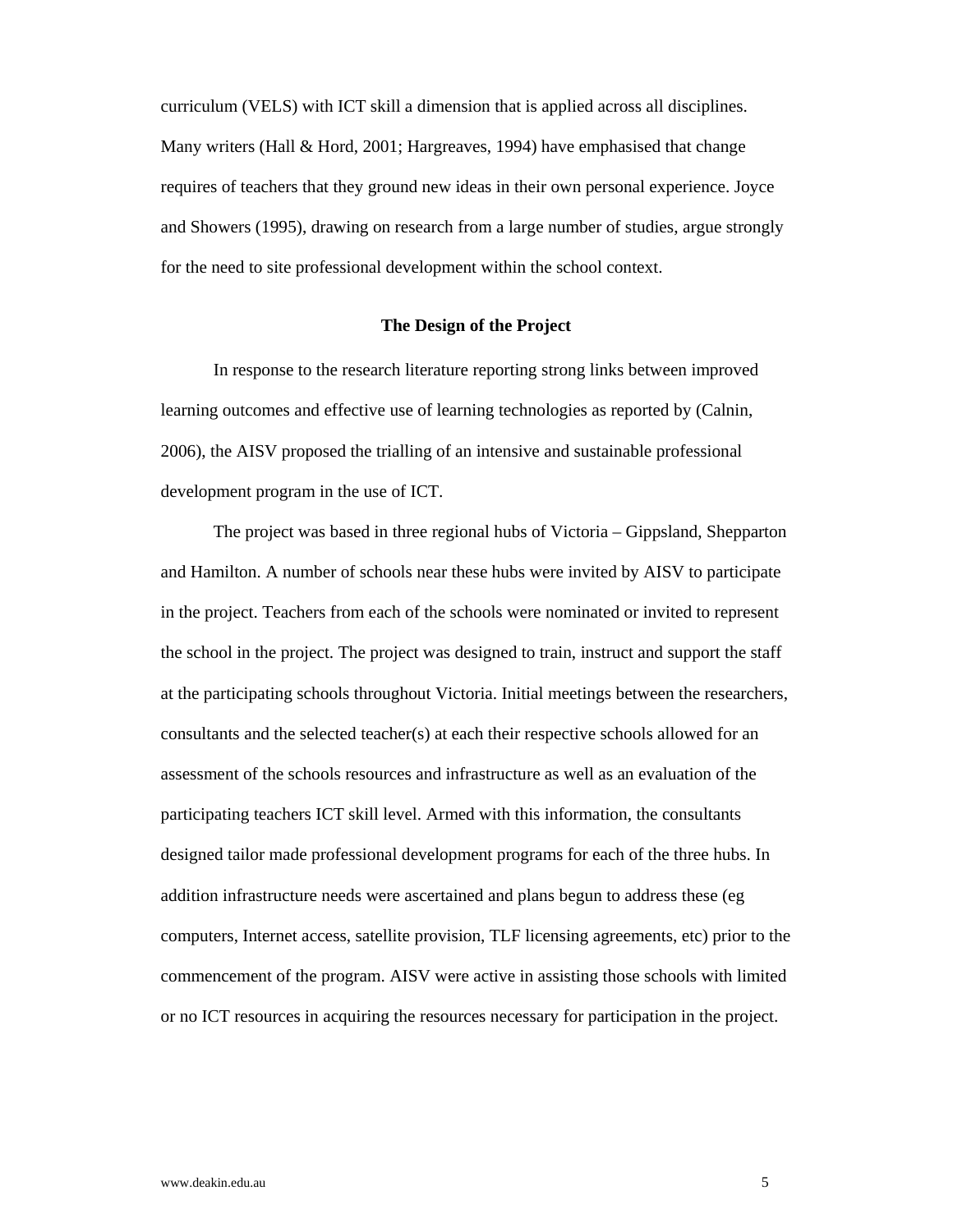This professional development  $(PD<sup>2</sup>)$  program was designed to support rural and regional schools by improving their access and use of ICT to improve student learning in key curriculum areas. The cohort of schools were varied with degrees of advantage and disadvantage. The areas of disadvantage or need included low socio-economic background, geographical isolation, size of the school professional isolation, lack of resources, lack of availability to expertise or other factors. While there was no cost to each school, they were asked to commit to: the release of one teacher for a 5-day intensive training program; the training of at least 2 staff by the 'trainer' during Semester 2, 2006; on-going professional learning activities for their staff beyond 2006 in the areas of literacy, numeracy and ICT; participation in the local network and in the end-of-year showcase; the writing of a report in the form of a case study or personal journey diary, and ; participation in the research element of the project .

The teachers participating in the project assumed the role of coordinator. They attended a five day intensive professional development course in *The effective use of Information Technology Communication (ICT)<sup>3</sup> in the classroom* which focused on the skills and competencies necessary to integrate ICT effectively into their teaching (see Table 1). The intensive training program covered areas such as curriculum development, inclusivity, pedagogy and ICT integration in addition to introducing a variety of new skills such as blogging, using search engines and learning computer programs. This program was based on the pedagogical approach of integrating ICT seamlessly into the teaching across the curriculum. It was not a program of mastering software applications. The teachers were required to assimilate new skills and ideas into their own unique learning situations. This requires thinking, application and creativity and time so that the ICT add value to the learning tasks.

 $\overline{a}$ 

#### **Day** Content

 $2$  Abbreviation PD will be used for Professional Development

 $3$  Abbreviation ICT will be used for Information Communication Technology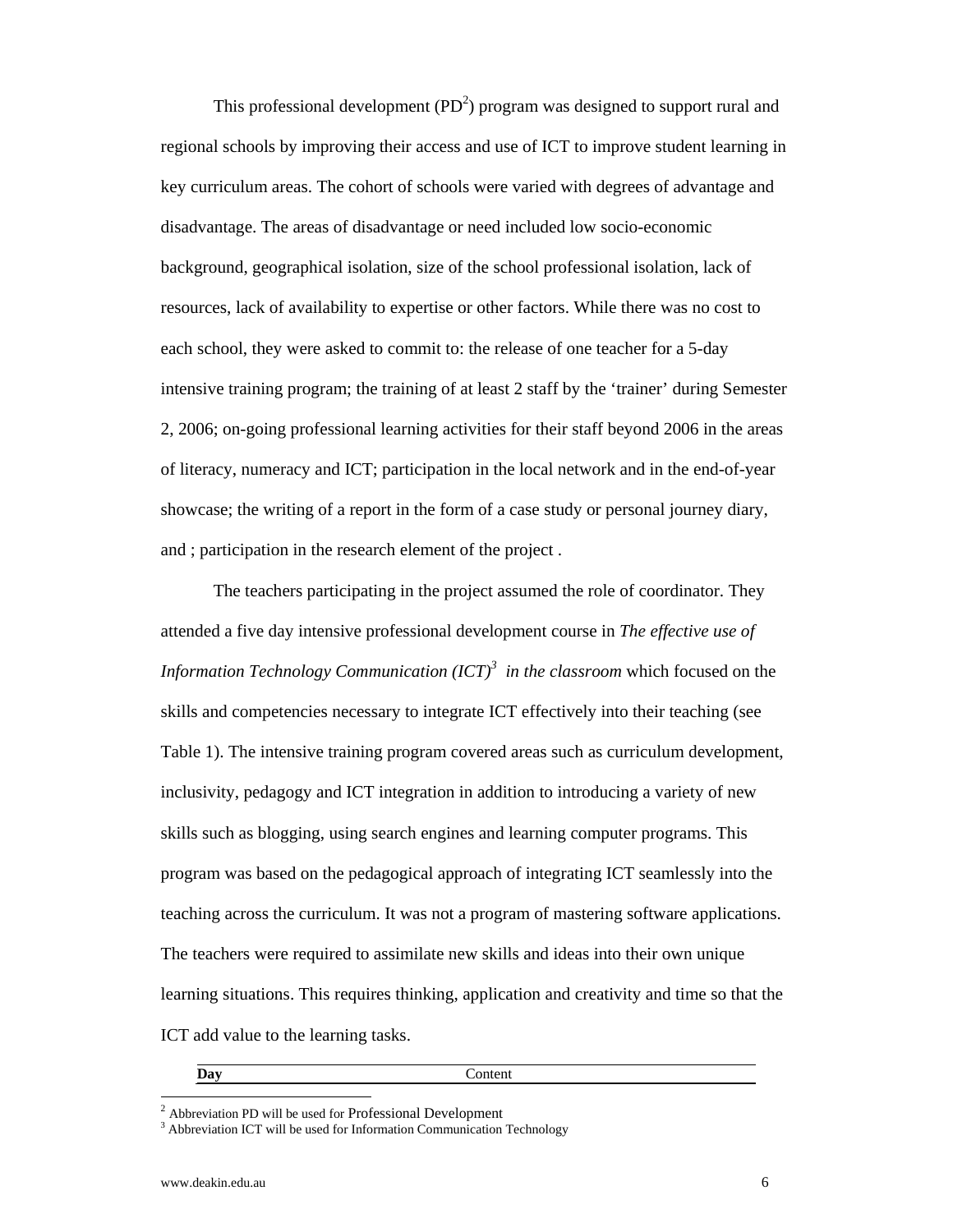|              | What research says about effective use of ICT                                                                                                                                                                                                                                      |  |  |  |
|--------------|------------------------------------------------------------------------------------------------------------------------------------------------------------------------------------------------------------------------------------------------------------------------------------|--|--|--|
|              | Curriculum frameworks - VELS, NCC, Inquiry based learning                                                                                                                                                                                                                          |  |  |  |
| $\mathbf{2}$ | The learning federation, learning objects and digital resources, interactive whiteboards<br>Exploration of learning objects, and their pedagogical use<br>Mathematics, numeracy learning objects<br>Mathematics interactive web resources, Microsoft student, Graphical calculator |  |  |  |
| 3            | Digital storytelling<br>Microsoft producer, photostory, movie maker<br>Mid training exploration of use of resources in the unit of work that is to be created                                                                                                                      |  |  |  |
| 4            | Planning and support for unit of work creation<br>Development of resources                                                                                                                                                                                                         |  |  |  |
| 5            | Finishing touches to resources<br>Presentation to group.<br>Discussion of how to train others. Blockers to PD.<br>Feedback session                                                                                                                                                 |  |  |  |

Table 1 The schedule for 5-day intensive Professional Development program for one hub

Following the professional development intensive the coordinators were expected to implement changes in their own classroom as well as providing professional development to colleagues at the school under a "train-the-trainer" model. This required the coordinators to train at least 2 staff members from their own school in the skills and competencies which they had learned. The consultants maintained support for each school throughout the six months of the project with on-line advice, e-mail and support and two one-day visits per school to work with teaching staff on the development of their teaching programs. A showcase of teaching skills and curriculum innovations was held at each hub towards the end of the project. The outline of the project is presented in Figure

1.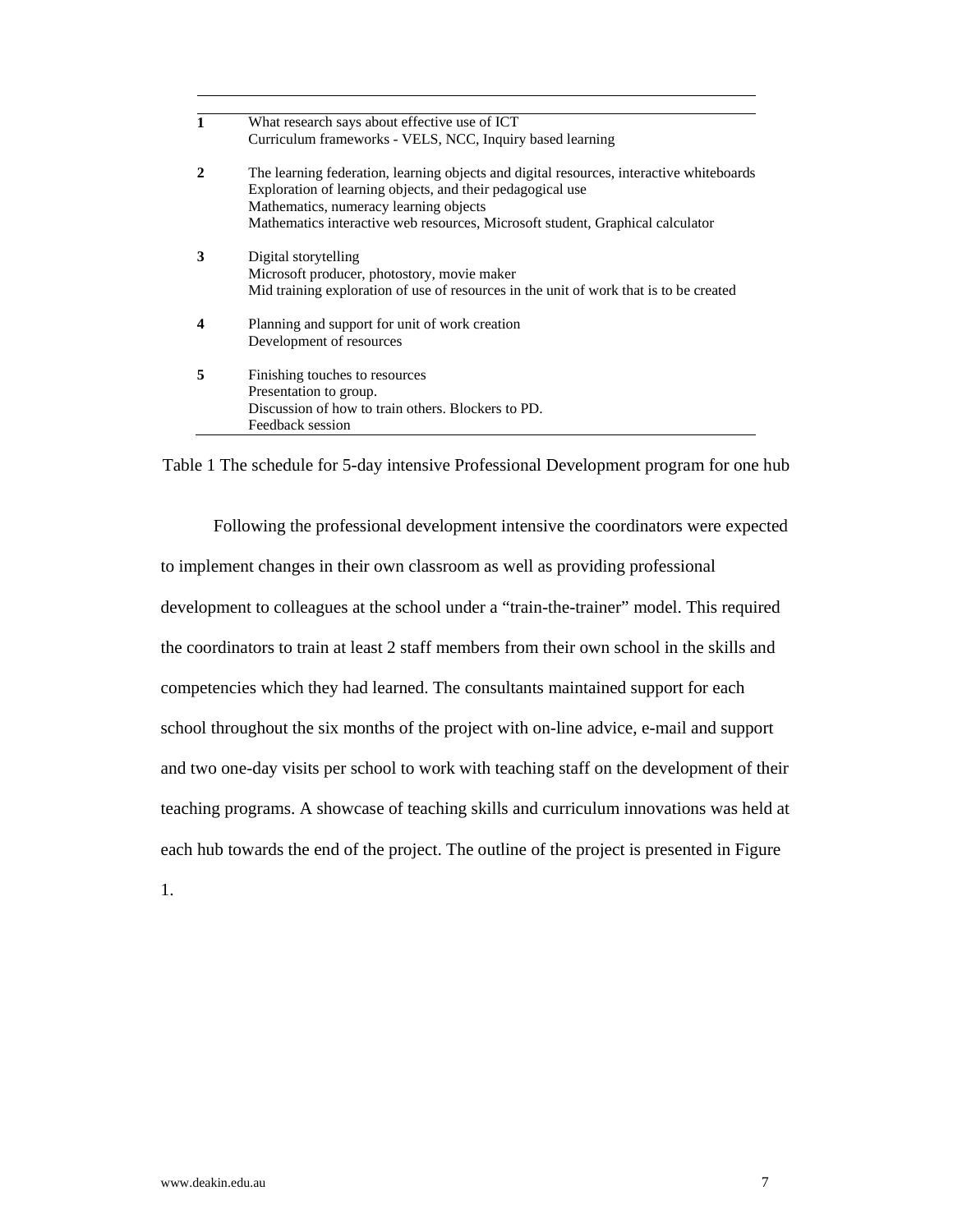

*Figure 1 Diagrammatic representation of the PD program* 

#### **The Research Questions**

The project has three major areas being examined - pedagogy, resources and

professional development, which are included in addressing the research questions.

- 1. What are the particular circumstances in these rural schools and communities that affect the use of ICT in supporting teaching and learning?
- 2. What has been the impact of the PD and ongoing support provided through the

project on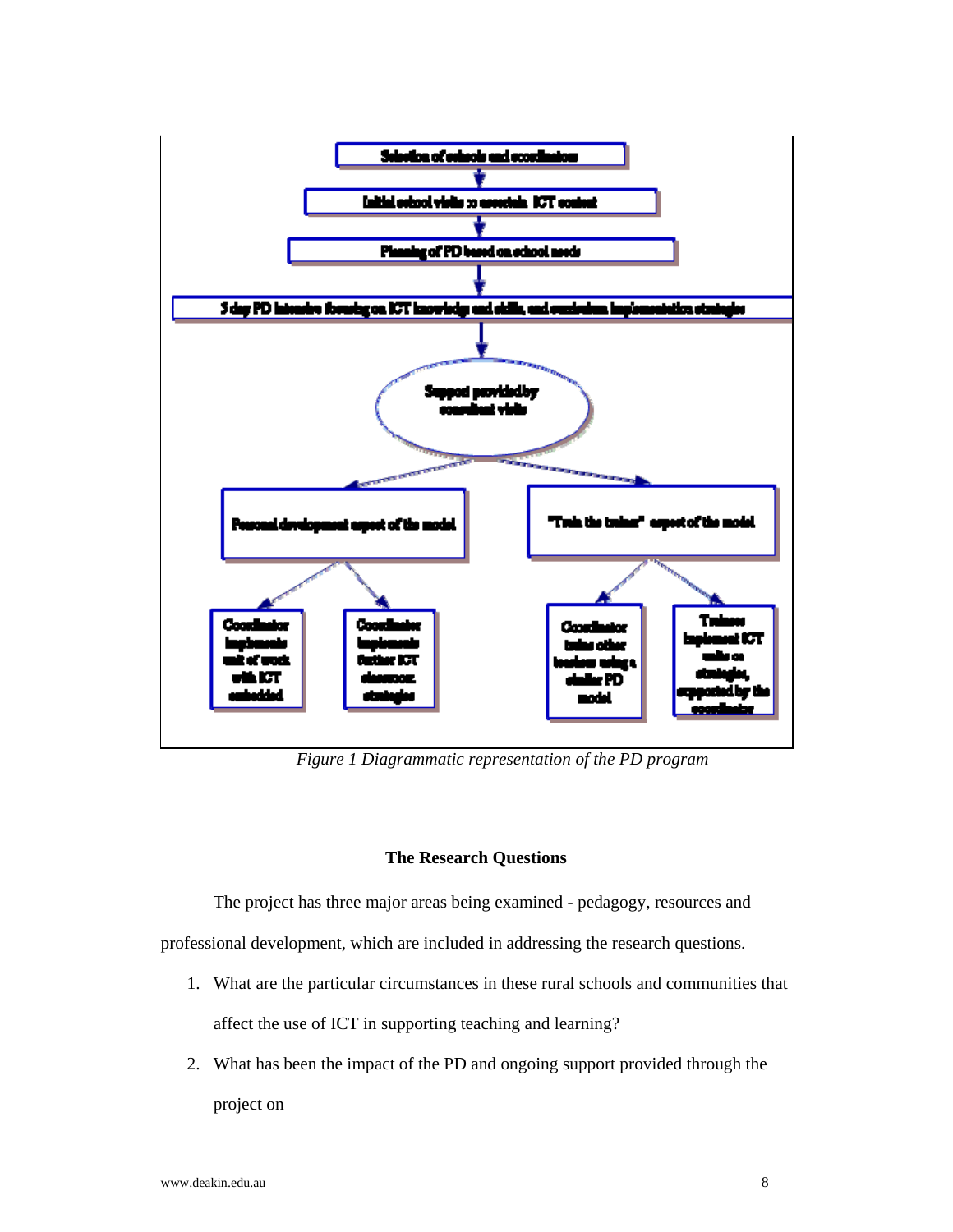- i. teachers' confidence, capabilities and pedagogies in using ICT?
- ii. student use of ICT in the classroom?
- 3. What aspects of the PD model were successful in improving teaching and learning using ICT based approaches in rural areas?

#### **Research instruments**

Multiple data sources were collected to provide opportunities for validation of proposed themes or issues through cross-referencing. Both qualitative and quantitative data sources were intentionally collected – providing an overview as well as specific individual case studies (Altheide & Johnson, 1994). The data sources included: Interviews with participating teachers and trainers, consultants, and selected students; Focus group discussions with trainers, and cluster teachers; Analysis of student work samples in relation to ICT and literacy and numeracy; Questionnaires of workshop participants and participating teachers, and principals; Field notes of classroom practice, and workshops; and Questionnaires for trainers, students, and participating teachers.

With the small sample size, the analysis of the quantitative data included descriptive statistics only. The quantitative data was transcribed and coded where necessary. Each school and coordinator presents a unique situation which necessitates each be compared to its own position before the project and not to other schools or coordinators. Pseudonyms are used in this report.

#### **Setting**

The initial data provided a window into each of the schools and an overview of the whole group. The description of diversity applies here. The schools were diverse in terms of size, religious affiliations, location, resources, and ICT facilities. There were 5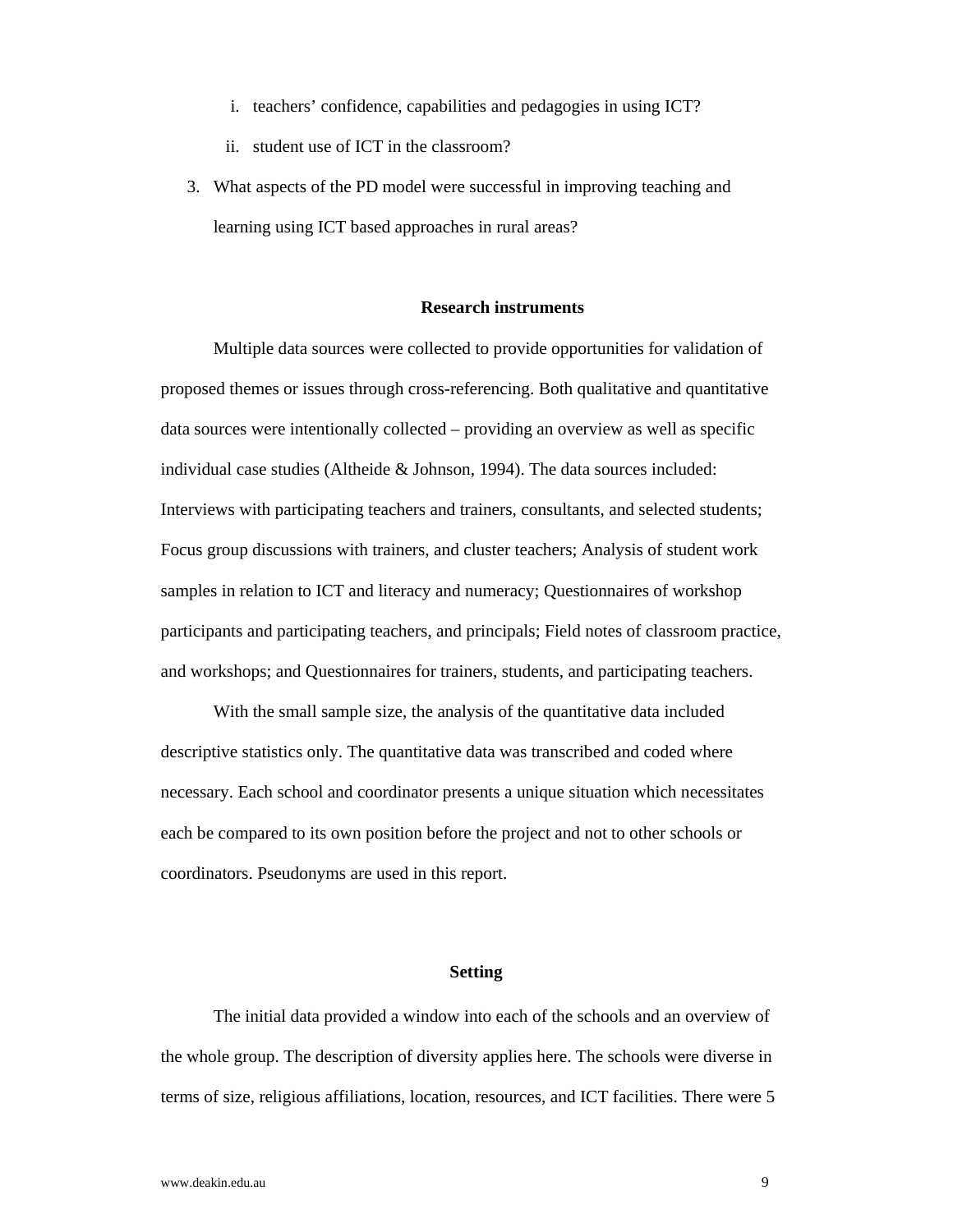secondary, 4 P-12 colleges, and 5 primary schools. Of the 14 schools: 5 were small (<100 students), 4 - medium (100-300 students), 3 - large (>600students) (1 not reported). Some schools were located in large regional towns, while others had more remote locations.

The sophistication of resources, such as the age and number of computers, accessibility, support, software, internet speed varied enormously, *E.g. from a large very well resourced P-12 school (900 students) with wireless Internet, Smart boards, data projectors, 500 computers, where all staff have laptops to a small P-6 school of 23 students with no operating computers in the classroom at present.* The use of ICT in the schools also varied. There is a variety of support for PD and innovation from the school administration. Lastly the curriculum policies for the use of ICT varied – from informed and detailed to none.

Despite high level of ICT resources at some schools the integration of ICT is not guaranteed. There was little evidence of integration of ICT with other discipline areas at any schools. Prior to this project, there were little or no connections between the schools at the three hubs. The expectations of the commitments to the project by various participants varied. The backgrounds and ICT skill level of the coordinators was diverse. Some were responsible for teaching and managing ICT in their schools, others were selected because of their lack of ability in ICT. Two thirds of the co-ordinators indicated they used computers to: create diagrams, send email, create presentations, research using the Internet, use a scanner and a digital camera. Fewer teachers had previously used or created spreadsheets or digital videos. Six out of fifteen teachers had definite ideas about using ICT in units of work they were planning or developing.

A frequently mentioned criterion by the coordinators was that the PD should result in a general improvement of the teacher's ICT skills and a better understanding of how those skills might be used in classroom practice. The most frequently mentioned criterion for success was that the PD should result in transformative leadership.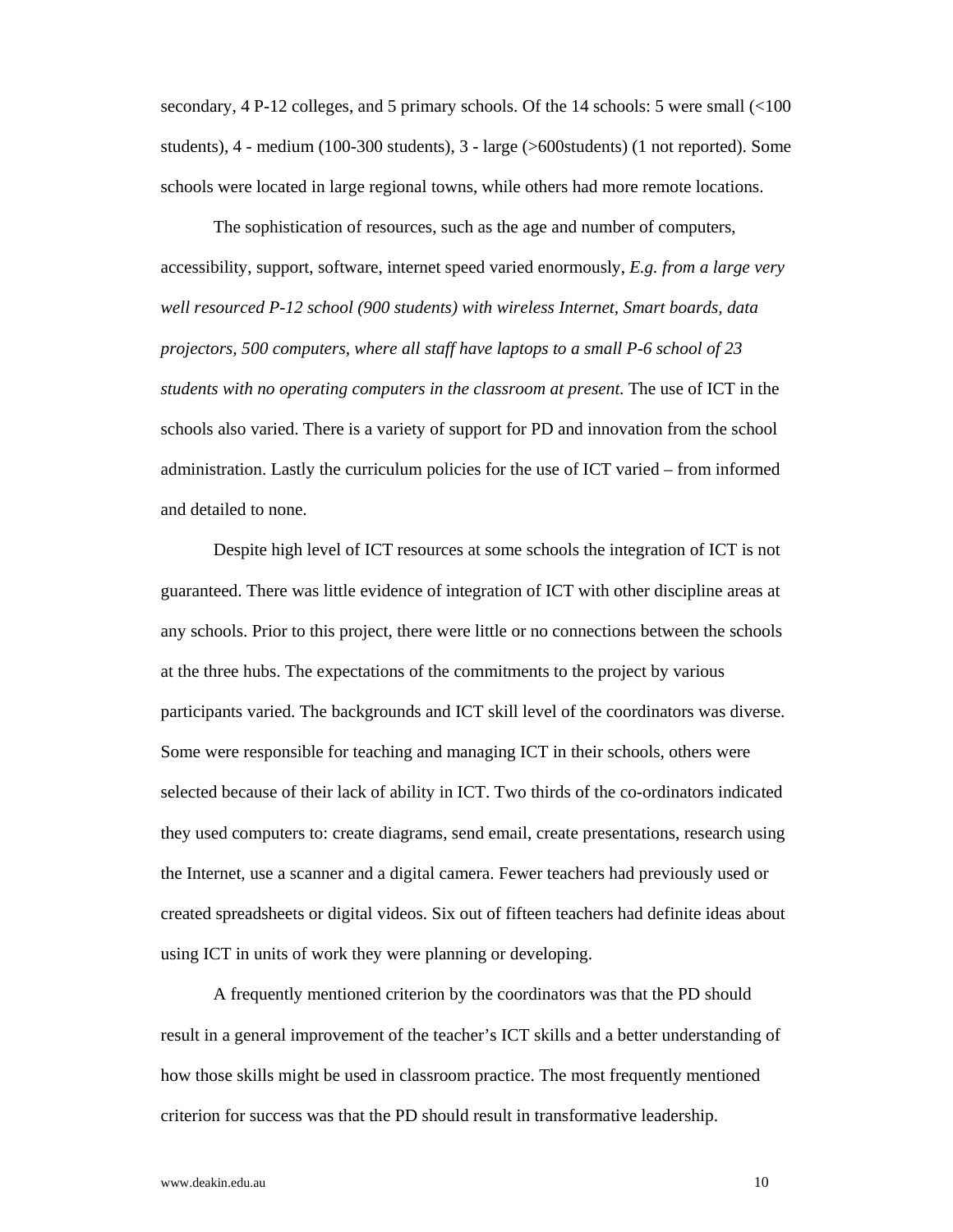#### **Results**

The successful integration of ICT into teachers' pedagogical practice was influenced by a complex of factors including the availability of ICT resources, the teachers' ICT skill level, the teachers' ability and opportunity to integrate ICT in classroom, the level of support provided, both technical and pedagogical, and the curriculum requirements. The results of the project have been overall very positive with evidence of increased networking among the teachers, changes in teaching practice and increased teacher proficiency and awareness of ICT resources. In some cases coordinators demonstrated considerable innovation and leadership skills, whereas for others, either confidence or lack of initiative seemed to impede progress. The support of the principal was also a major factor in setting expectations of the coordinators, and other staff, regarding extension of the PD within the school

The results of the project has highlighted common difficulties teachers experienced including frustrations with the unreliability of technology and a lack of time for necessary training and preparation. In response to the constraints, teachers have been resourceful and inventive in developing pedagogical strategies to aid the integration of ICT into their classroom practice.

The diverse cohort of schools meant that there was a large diversity of circumstances experienced by the schools in the project, not only in terms of ICT availability and use, and teacher experience, but also in more general issues of cultures of curriculum planning and integration, size, communication, and pedagogical presumptions. The results provide evidence of the complexities of the relationship between curriculum, ICT and learning, and the difficulties in effecting change in the use of technology in the curriculum and in teachers practice. Five aspects of the project are discussed:

The PD program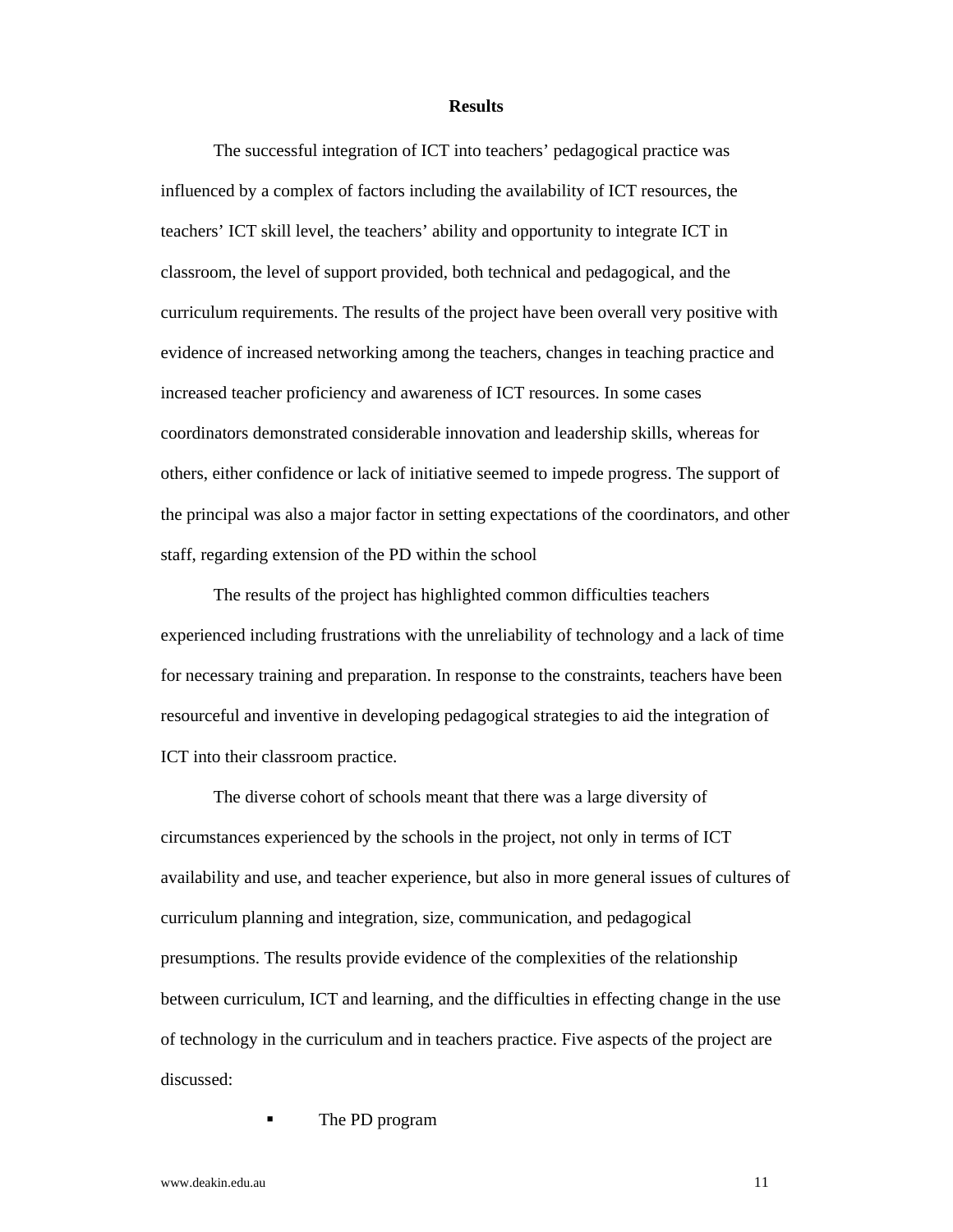- Implementing change in the classroom
- Student learning and practice
- Training other teachers
- Integrating ICT

#### *The PD Program*

Teachers' responses to the survey indicate a very high level of approval about most aspects of the 5-day intensive PD program. For example, teachers responses (shown in brackets) to an open-ended question from the survey , namely: "What are the most useful and/or valuable thing that you have learned in this PD?" related to three areas *acquiring technical knowledge and skills* (13)— such as resources, software packages (folio, photo story) and web sites; *the pedagogy of using ICT* (5) — such as models of teaching, varied presentations, how to integrate ICT, working with the available resources and including ICT in curriculum planning; and *the nature of the PD* (3) having small group support, a full week, and guidance and support.

The teachers appreciated that the PD was tailored to the individual needs of each coordinator. They valued the time they had to explore and trial ICT resources. As part of the PD, teachers reflected on a daily blog. This gave the teachers experience with blogging and provided each coordinator with an opportunity to be reflective about the days experience and also provide feedback to other teachers in their hub. In this way the PD was modelling metacognitive practice. All the coordinators appeared to write openly and honestly about their feelings of insecurity, fear, successes and failures. This is demonstrated in the excerpt shown in Figure 2 which is a typical example. The success of the blog for each hub after the 5 day instruction varied. The most successful blog provided an ongoing communication channel for the group till the end of the year.

The intensive training period of five consecutive days, with small group sizes and personalised instructions, while very expensive, proved to be the significant feature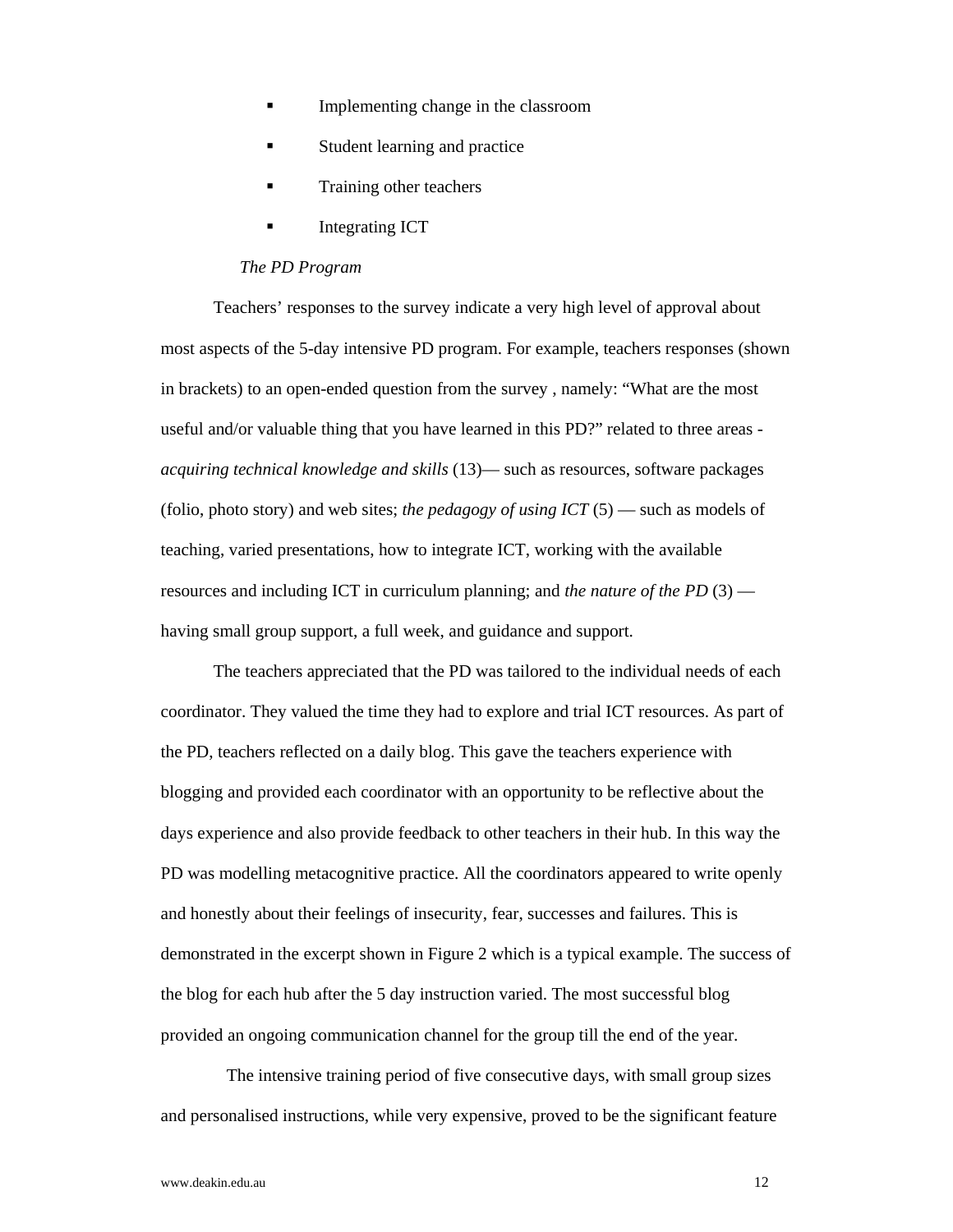of the program. The allocation of this time communicated to the schools and teachers the importance of the project and the recognition of the importance of investing in teachers by providing this time for training, learning new skills and developing new curriculum programs which incorporated ICT. This time was essential in giving each teacher time to learn and practice new skills, build relationships with the other participants and gain confidence to teach using these new skills.

> Day 1 blog *– "...a great day!! WOW! SO much exciting information. Can't wait to show the others at school." …"...the children will delight that I have had to be a student again".*

> Day 2 blog *– "feeling less nervous about the course today but totally embarrassed with what I don't know!! (morning)...really enthused and excited with this afternoon's session. Look forward to tomorrow.(afternoon).*  Day 3 blog *– "started out feeling confident...frustrations with my computer...my confidence and enthusiasm waned...what I had in my head when you first showed us, was not what I could remember an hour later...others were all excitedly showing their photo slides!!! I wanted to make a quick exit to the Ladies to have a cry and say I had reached my limit .. told myself not to cry and worry others and do what I encourage my students to do – stop what you are doing, take a deep breath, remind myself that I haven't got it this time I can try again later and then get back onto the bike...I am still daunted and feel inadequate to meet the challenge.*  Day 4 blog *– I keep thinking how wonderful it would have been for our graduate teacher to be here who is technologically proficient and would have picked this up so quickly. I am so disappointed in lack of ability to pick this up.*  Day 5 blog *– going through the pain barrier yesterday was hard but I'm glad I persevered. I really started to get into it last night and enjoyed it.*

*Figure 2 An excerpt from a teacher's blog during the PD* 

#### *Implementing Change in the classroom*

Participation in the project influenced all the teachers practice. Identifying change in teaching practice was not dependent on the range or frequencies of the ICT resources. Small changes can be equally as significant as large changes. For example one teacher was provided with a Smartboard as a direct result of being involved in this project. She developed many ways of using it in a Preparatory-grade class. Another teacher, at a school with more limited resources, used a data projector in the class for the first time.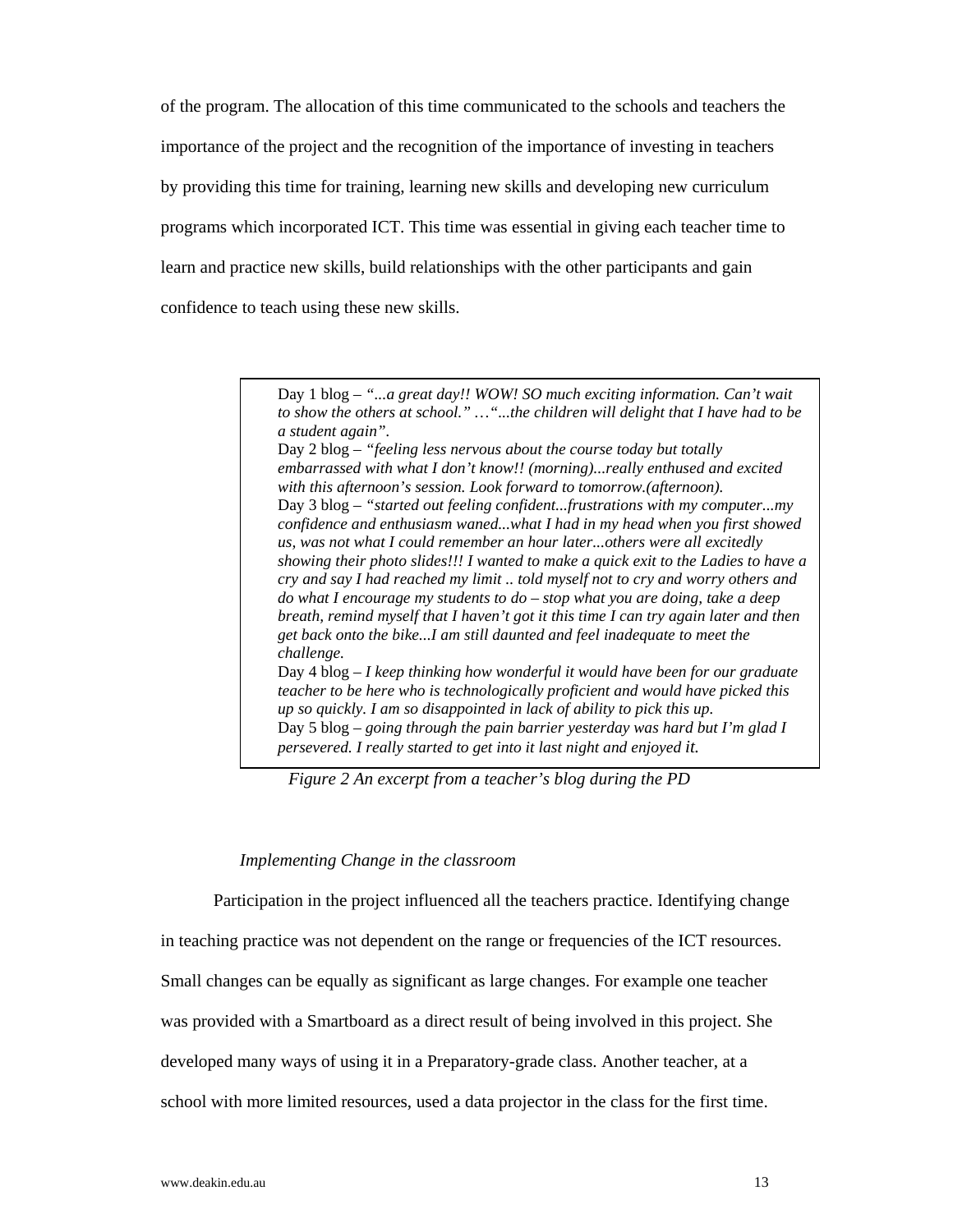She also used the mobile mouse – having students taking turns to interact with the task on the screen - with her class working collaboratively as a group. Evidence of the extent of teachers' use of ICT, comes from three teacher's blog entries:

- *Sarah: In my class I am using ICT rotations in literacy and numeracy, and the children go to the computer lab once a week. So I think it s generally incorporated through and it overflows into their integrated studies. It's all built in.*
- *Roslyn: The students are spending at least 1 period in the computer lab each week and 3 periods in our mini-class lab. They are busy publishing narratives, making an Excel data-base about dogs and their suitability as family pets, trialling Mark Hennsessy's Switch on Maths units, and Photo-story 3 to recount School Showcase. I set up the task in the main lab, and the students work on completing these tasks throughout their mini-lab time.*
- *Rae: I was always competent but didn't know how to do it. Now it's an integral part of my teaching. There's hardly a class where I don't do something with ICT … I use it all the time*

*People think preparation of curriculum takes more time with tech. This is true initially but you need to convince them that in the long term time is saved.*

While all participants reported being influenced by the project positively, there was a variation in the degree of implementation of the project objectives by the participants. Not all participants completed all the objectives of the project. Table 2 shows that approximately half (7/15) of the participants taught a planned unit of work. Twelve out of fifteen of the participants provided some form of PD to the staff back at their school, and one third of the participants had the next generation – the trainees – teaching planned units of work. The applications and success of the participants was not dependent on the resources available at the schools. There are examples of teachers from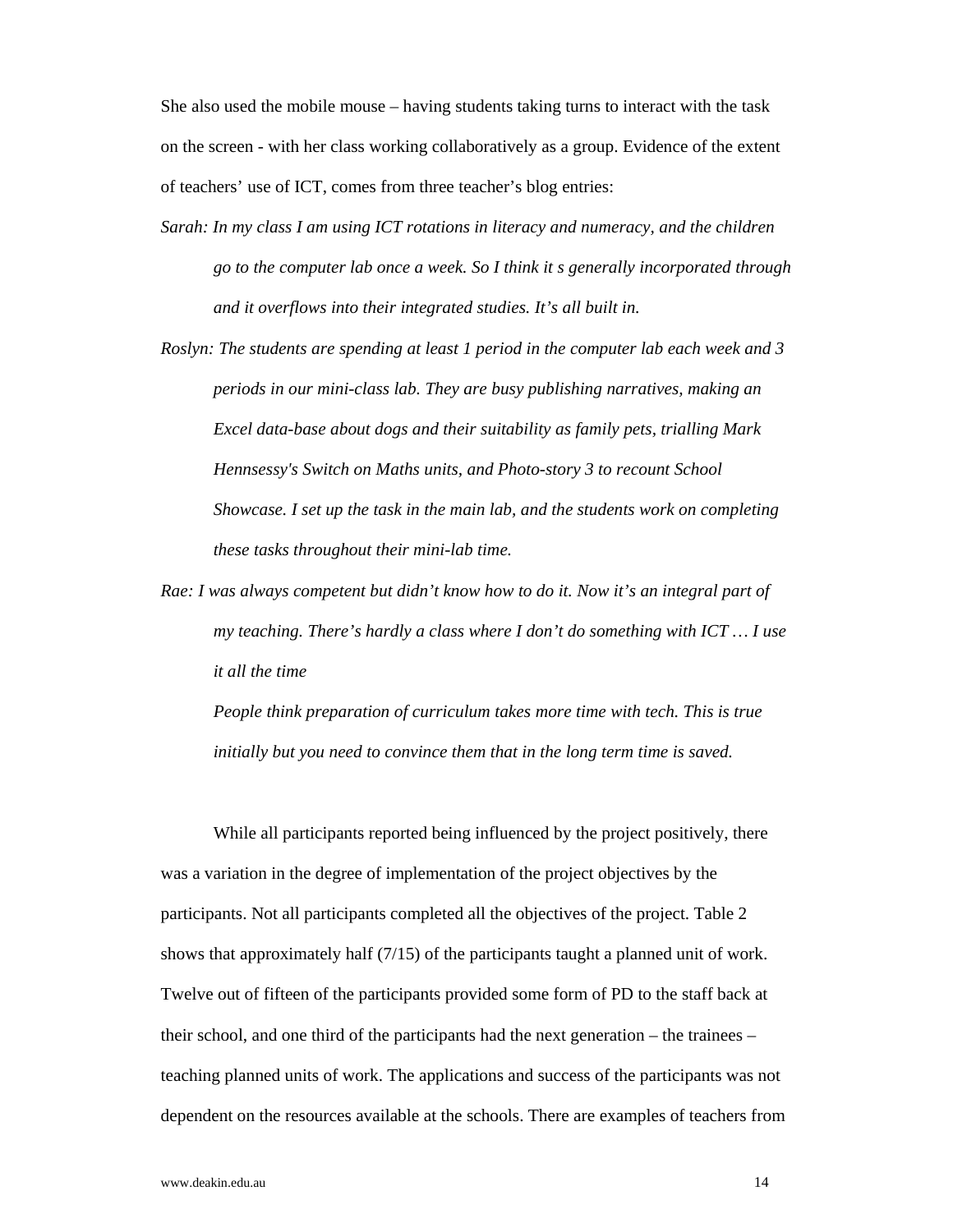very well resourced schools using this time to learn how to use a IWB and equally there are examples of teacher learning to make better use of the schools one data projector. The application and success of the participants was influenced by individual factors such as: their own motivation, their recognition that their effort will add value to their teaching willingness to instigate change, and external factors such as the reliability and availability of the resources at the school, the attitude of the other staff and principle, and the allocation of time to complete the expected training and continued learning. The variation in the "change" that occurred in the teachers' practices and the variation in the completion of the objectives by the participants is demonstrated by the following examples of variation:

 Widely varying resources such as server access, speed, resources, licensing issues that were available to the coordinators in their schools. Some schools had limited resources, no ICT organization and infrastructure and inconsistent support.

 The expertise of the co-ordinator in being able to move on from the PD instruction varied enormously.

 Complexity of the situations facing coordinators in implementing the program in their schools. No time was allowed at school for the instruction of the trainees.

 In some cases coordinators demonstrated considerable innovation and leadership skills, whereas for others, either confidence or lack of initiative seemed to impede progress.

 The support of the principal was a major factor in setting expectations of the coordinators and other staff regarding the extension of the PD within the school.

Fitting the project into an already crowded curriculum - adapting and

integrating the ICT components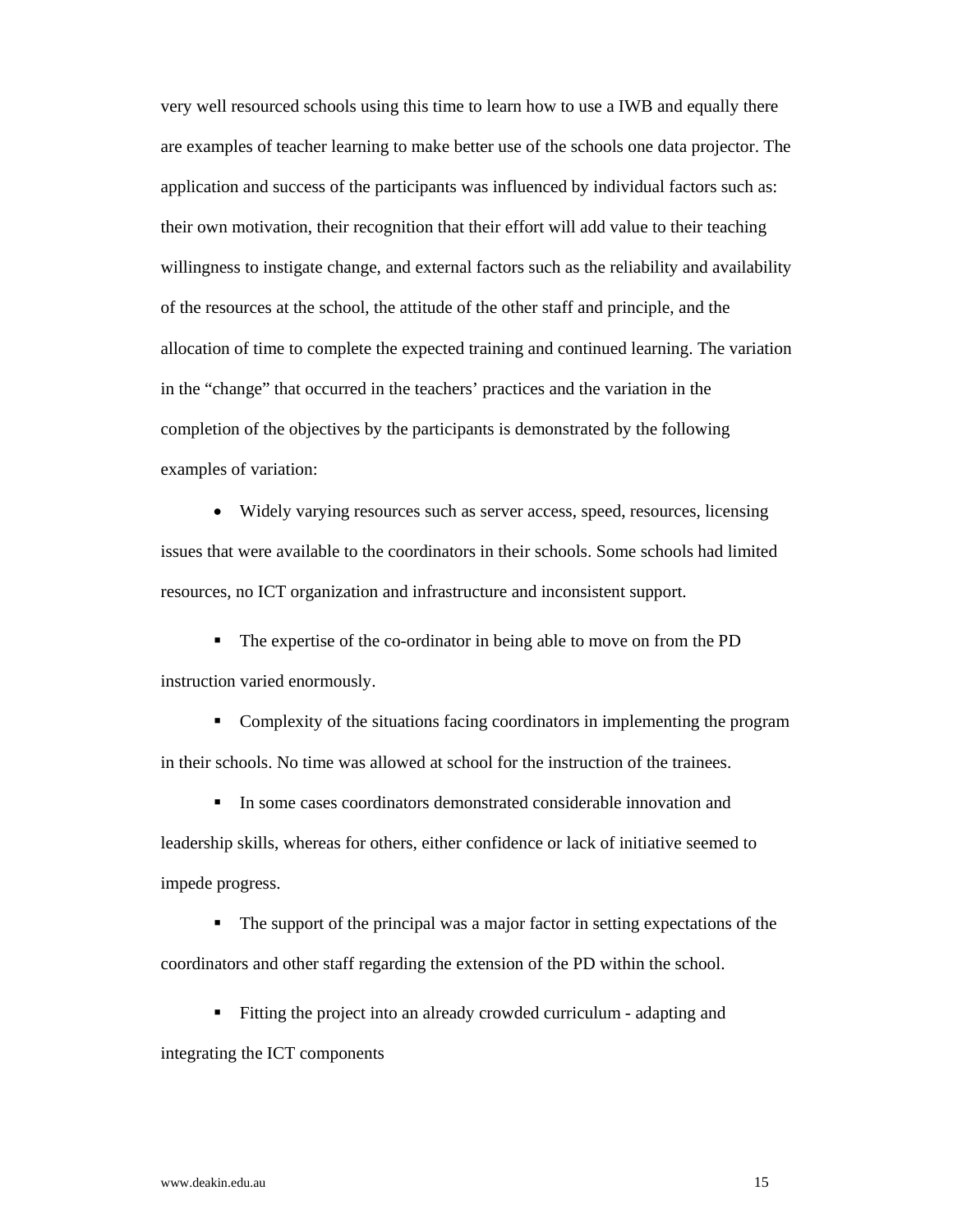| Teach planned ICT | Implementing new     | PD other staff at | Trainee teaches ICT |
|-------------------|----------------------|-------------------|---------------------|
| Unit              | <b>ICT</b> sequences | home school       | unit                |
| 7- yes            | 8-yes                | 6-yes training 12 | $5 - Yes$           |
| $8 - no$          | 2- partial           | teachers          | 3 -partial          |
|                   | $4 - no$             | 6-partial         | $7-no$              |
|                   | 1 -unclear           | 3 no              |                     |

Table 2 Coordinators implementation of the PD in their schools n=15

#### *Student learning and practice*

As expected, data shows there was an increase in the variety and frequency of ICT used by students as a result of being involved in the project. A wide variety of applications were used, in a variety of classes and situations that had not been used before the project; for example, Photo-story, Kidpix, Html files, Animation. Interviews with selected students showed how they were familiar with programs and able to pass critical comment about the hardware and software they were using. For example:

Grade 4 student: *We have been making animations using lego … so we have been making photos of the …. with digital camera so far my group has made two movies – just normal lego and we take photos and go into windows moviemaker and cut to one second. We made a movie that lasts 10 minutes.*

Some students kept a journal recording critical evaluations of the software programs they used. Two examples are shown in Figure 3 and 4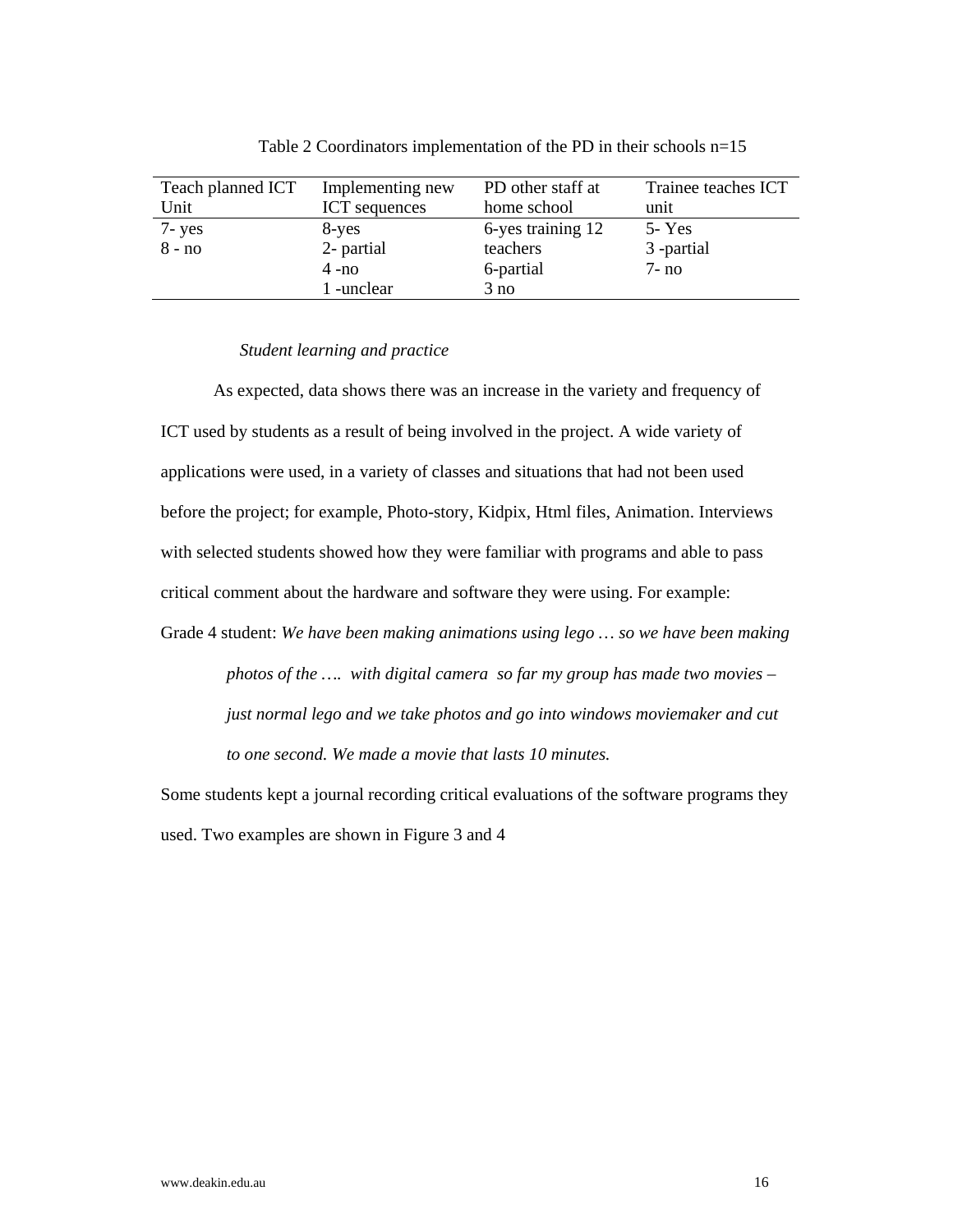$\rho$  $\psi$ -  $\omega$ Kright<br>heck your

*Figure 3 A students comments in his journal on the Learning Object program called* 

### Catch a Thief

Switch onto Mathmortics. -Fractions, Percentages and Pecimals -Good to make students interactive with the program. - It was good to let students understand the boisics of maths and how to work out mathematical nroblems. = One bit off the program was not correct so the producer should fix that lit of the programs but apart from that it was really good and  $funv$ - It dosen't tell you whether your answer is right at wrong. From the producers perspective - Overall it was a really good interactive rrogram.

*Figure 4 Grade 6 student writing about Switched on Mathematics Program*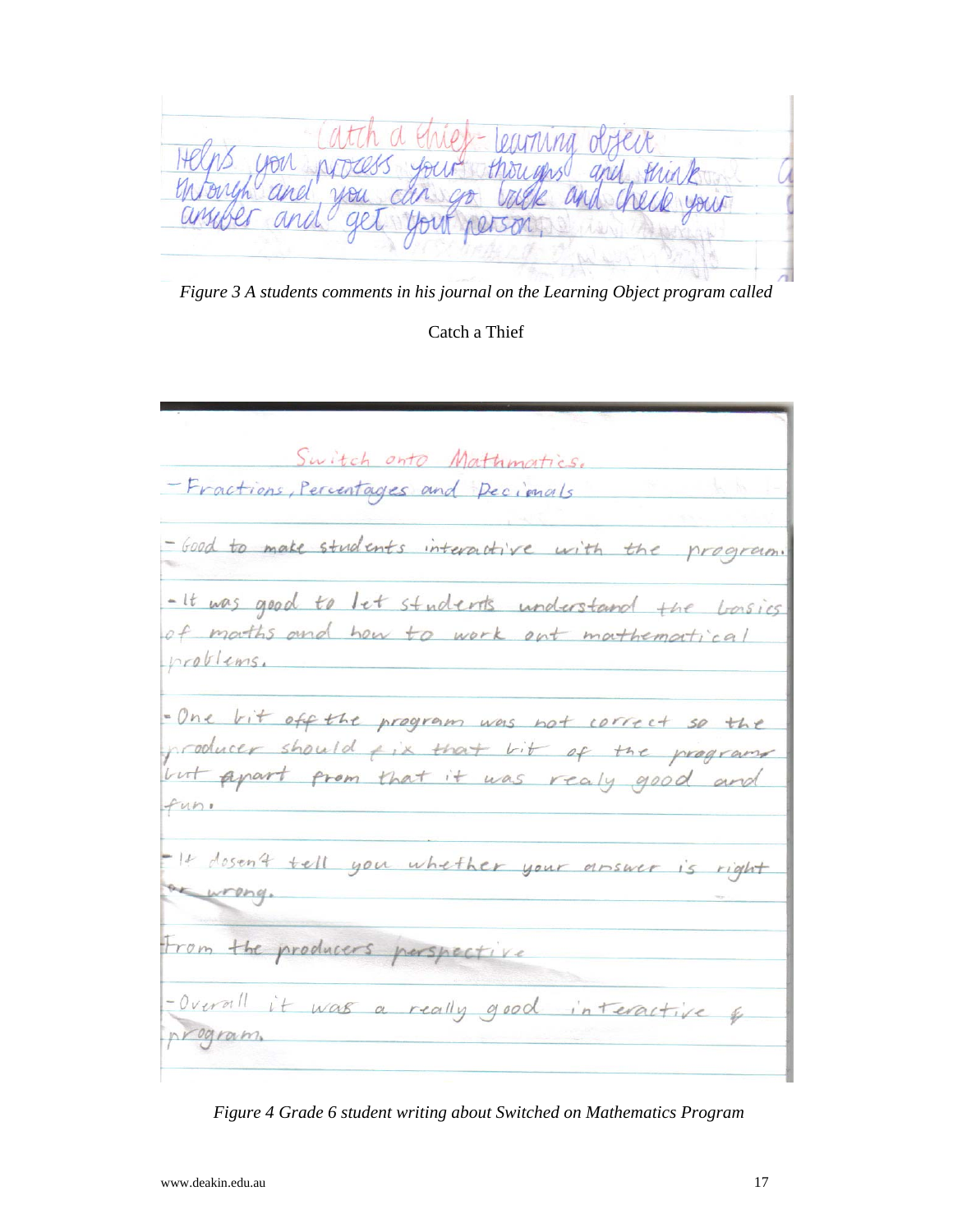#### *Training other teachers*

Only 6/15 coordinators implemented full training sequences with the trainees at their school. There are a variety of common factors identified from the data to have contributed to the lack of success of the PD. These factors can be classified as general and ICT related. General factors include a lack of support from the school administration with no time allocation for time, space or training; Miscommunication - with some coordinators not understanding their role in training other staff; Changes in the circumstances either of the school or the coordinator. ICT factors include financial constraints limiting the availability of new resources; a lack of confidence and experience in the coordinator to use and teach ICT and not seeing a need to show other teachers (at very well resourced schools) because they were already very computer literate.

The six successful coordinators worked within their individual schools with its unique conditions and constraints to successfully train other staff members. All successful coordinators demonstrated their enthusiasm and determination in their training, for example some teacher held classes at lunchtime and in the holidays, others had sessions after school. The coordinators displayed leadership by providing instruction to trainees and helping them implement ICT into their teaching program. This was exemplified by the coordinator co-teaching with trainees, sharing new resources and techniques e.g. blogging, smartboard, photostory etc. The success of the training program was dependent on the enthusiasm, leadership and computer skills of the coordinator.

Some trainees were resistant to using ICT because of a lack of expertise and confidence. Some trainees expressed concern about initiating a change, fearing a resulting lack of control in their classroom, for example:

Trainee: *I felt quite intimidated by the whole setup and I didn't feel I had the skills to handle a crisis and when things were going wrong I didn't know the steps to help the children so it was in the too hard basket*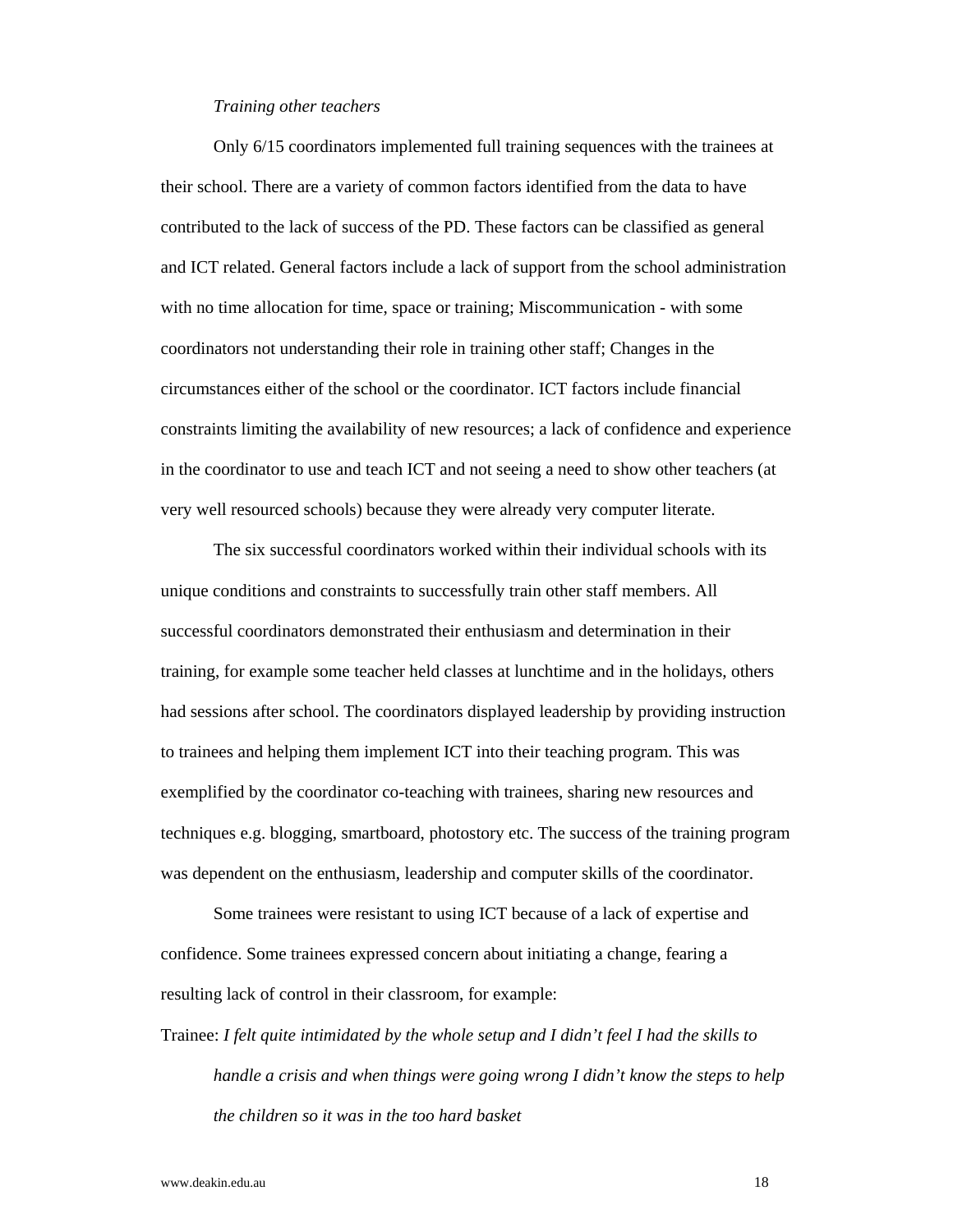With limited ICT experience, most trainees had previously used ICT in the classroom as a reward, motivator, or time filler; not really regarding ICT as a sound learning tool. Some teachers expressed concern about the importance of ICT in the early years of learning when the focus is justifiably on numeracy and literacy.

Trainee: *The other problem that I have is that with the junior primary children I just believe that it is so important that they get literacy basics and that is what I see as my goal, the computers are just an extra bonus for them. If they are good on the computer but can't read and write independently then I just feel that I don't want to take up any extra time on the computer but I do want to supplement what I do on the computer – but need reliable computers.* 

This comment from a teacher at a small community school demonstrates the professional and careful consideration the staff gave to the school's participation in the project. The time needed had to be negotiated with consideration for other important learning opportunities.

#### *Integrating ICT*

The role of ICT in the classroom has changed dramatically over the past decade and an important focus of the PD was in understanding the role of ICT in promoting learning through alternative formats. The Victorian Essential Learning Standards (VELS) curriculum reflects this approach with ICT a learning domain that extends across the whole curriculum. Students often have more experience with computers and have better skills than their teachers. Some teachers lack confidence in their own computer skills, and are not prepared to take risks with it in their classrooms. The PD intentionally distinguished ICT technological skills from ICT pedagogical skills – drawing on teacher's pedagogical experience, encouraging them to identity software and applications that could be used effectively in the classroom to promote learning.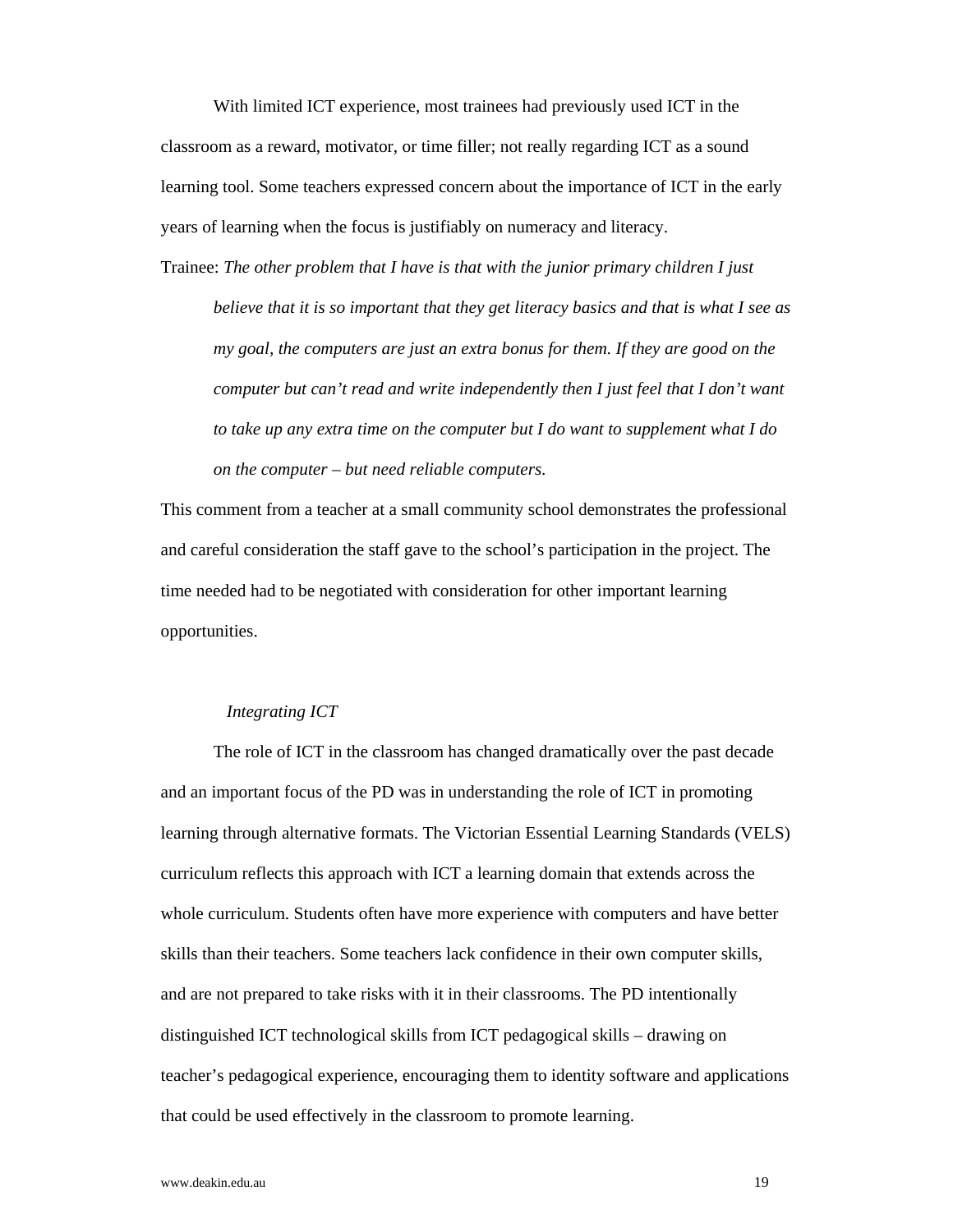The results of this project has highlighted that teachers need time to develop their own computer skills and learn specific software and applications. Teachers must be willing to using ICT in the classroom which may require teaching computer skills to children, as well as acquire pedagogical content knowledge concerning the use of ICT in the classroom.

#### **Conclusions**

There was a surprising and extreme variation in the level and quality of ICT facilities available in the schools. Generalizations cannot be made about the schools because even for this small sample there were a variety of situations with respect to wealth, resources, organisation and teacher skills. The particular circumstances in these rural schools and communities that affect the use of ICT in supporting teaching and learning of literacy and numeracy include the availability of ICT resources - more to do with the wealth of school rather than the rurality; the support from the school; and the teacher's attitude to the use and role of computers in the classroom.

The successful integration of ICT requires teachers to be confident ICT users and through this project all coordinators improved their ICT skills and some developed their leadership skills. These results correspond to teachers expectations expressed at the beginning of the project. The development of ICT pedagogical content knowledge was a key outcome, with teachers developing ways of using and integrating the ICT into their teaching. This is evidence through initiatives such as the interactive whiteboard, animation, and digital stories. Corresponding to the teacher's use of ICT, student's use of ICT in the classroom increased.

The success of the PD and ongoing support provided by the project was variable, and needs to be considered on an individual basis – identifying specific reasons for success and failures. The five day intensive instruction was valued highly by all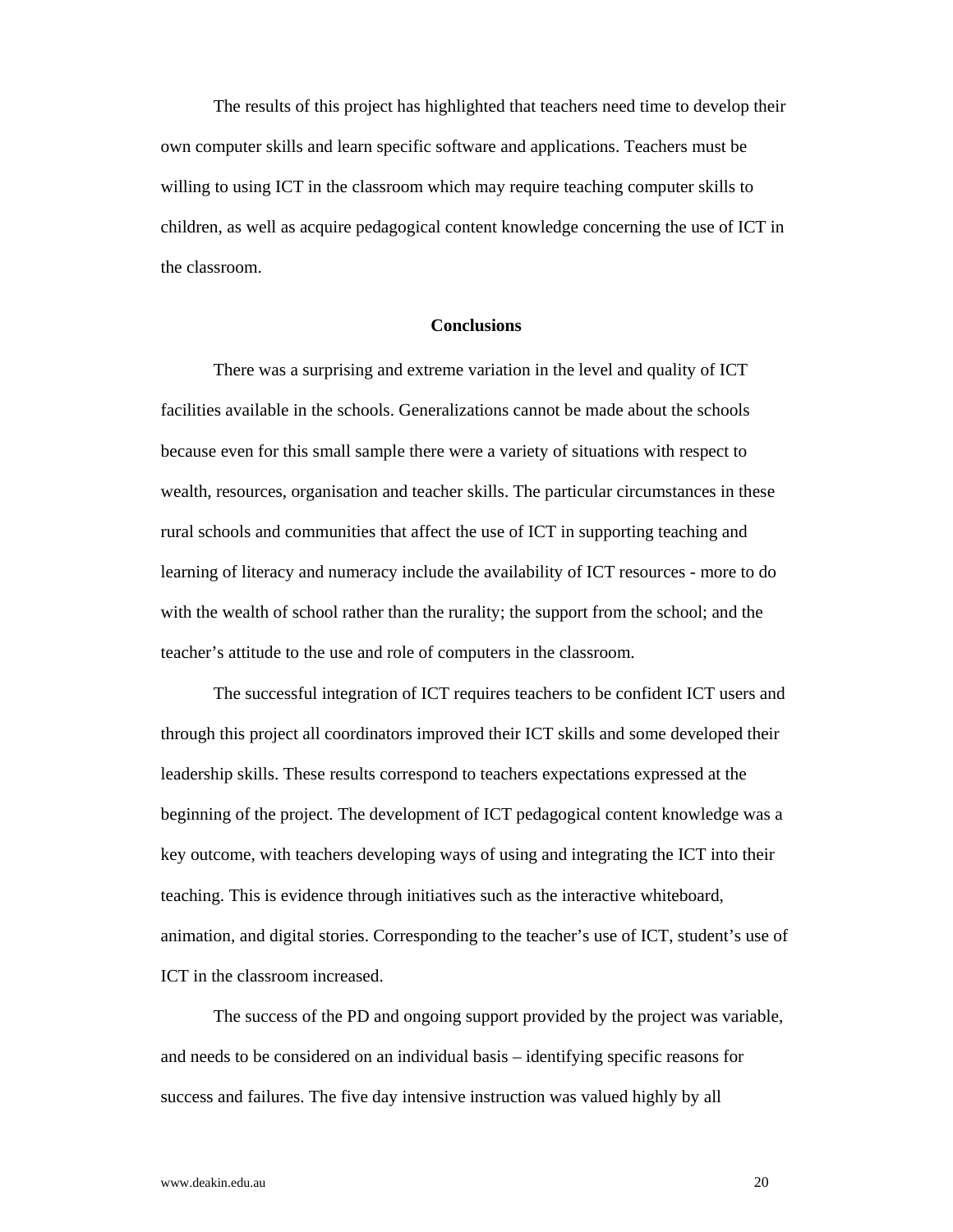coordinators, however for some coordinators, the train-the-trainer model was not achievable. The aspects of the train-the-trainer model that promoted change included having a colleague (the coordinator) ready to provide instruction and support; working with other staff with the same goal, having online and ongoing support from the consultant and the need for initiative and leadership by the coordinator. The aspects of the train-the-trainer model that made it unachievable for some coordinators included the lack of support from the school, a lack of understanding by the coordinator of their role in training other staff; and a lack of confidence to teach other teachers. The limited success of the train-the-trainer aspect of the project is disappointing and has highlighted the difficulties in meeting the professional needs of teachers in rural and regional locations.